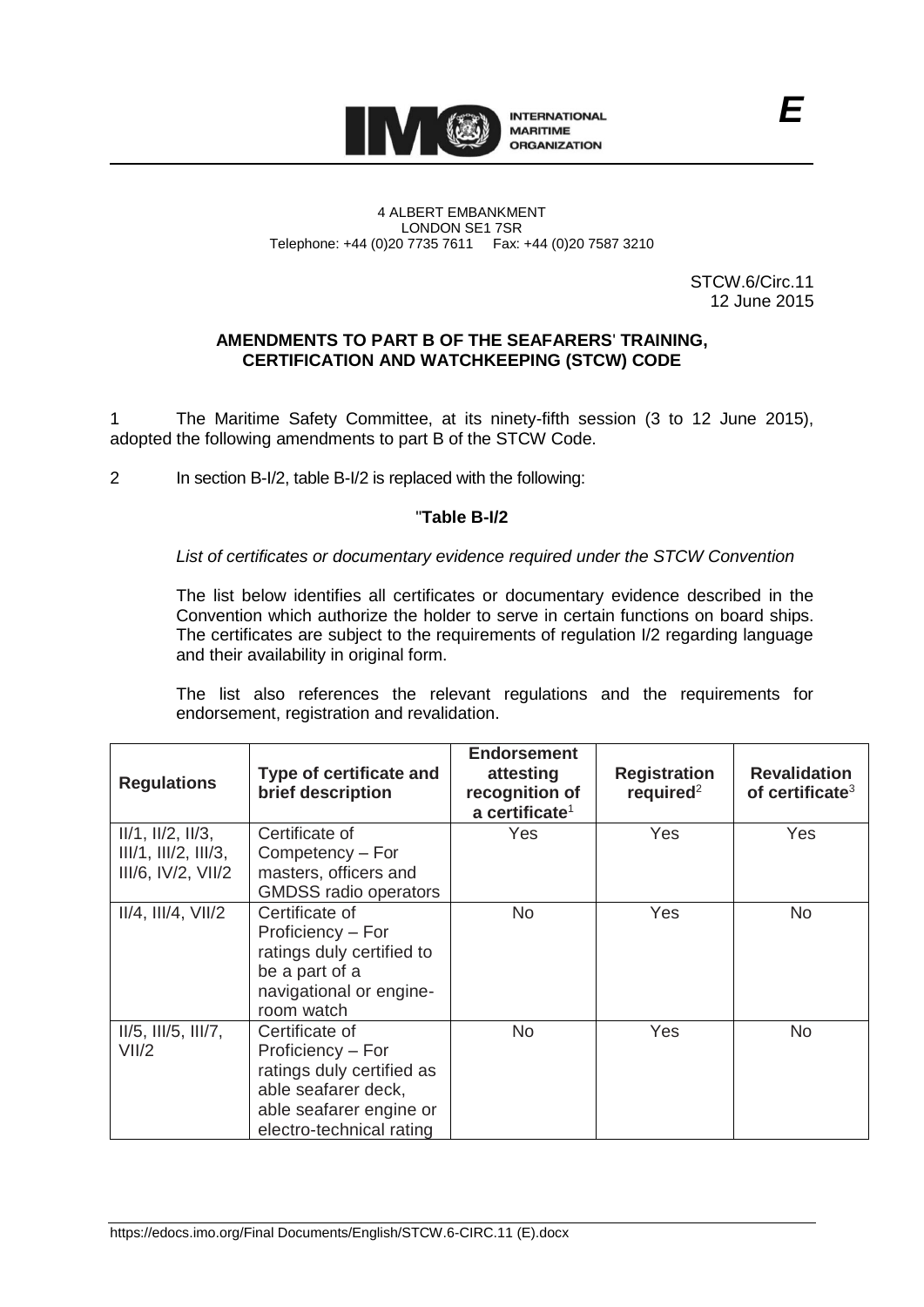|                    |                                                                                                                                                                        | <b>Endorsement</b>                                        |                                              |                                                    |
|--------------------|------------------------------------------------------------------------------------------------------------------------------------------------------------------------|-----------------------------------------------------------|----------------------------------------------|----------------------------------------------------|
| <b>Regulations</b> | Type of certificate and<br>brief description                                                                                                                           | attesting<br>recognition of a<br>certificate <sup>1</sup> | <b>Registration</b><br>required <sup>2</sup> | <b>Revalidation</b><br>of certificate <sup>3</sup> |
| $V/1-1$ , $V/1-2$  | <b>Certificate of Proficiency</b><br>or endorsement to a<br>Certificate of<br>Competency - For<br>masters and officers on<br>oil, chemical or liquefied<br>gas tankers | Yes                                                       | Yes                                          | Yes                                                |
| $V/1-1, V/1-2$     | Certificate of Proficiency -<br>For ratings on oil,<br>chemical or liquefied gas<br>tankers                                                                            | <b>No</b>                                                 | Yes                                          | <b>No</b>                                          |
| V/2                | Documentary evidence -<br>Training for masters,<br>officers, ratings and other<br>personnel serving on<br>passenger ships                                              | <b>No</b>                                                 | <b>No</b>                                    | No <sup>4</sup>                                    |
| V/3                | Certificate of Proficiency -<br>training for masters,<br>officers, ratings and other<br>personnel on ships subject<br>to the IGF Code                                  | <b>No</b>                                                 | Yes                                          | Yes <sup>8</sup>                                   |
| V <sub>1</sub> /1  | Certificate of Proficiency <sup>5</sup> -<br><b>Basic training</b>                                                                                                     | <b>No</b>                                                 | Yes                                          | Yes <sup>6</sup>                                   |
| VI/2               | Certificate of Proficiency <sup>5</sup> -<br>Survival craft, rescue boats<br>and fast rescue boats                                                                     | <b>No</b>                                                 | Yes                                          | Yes <sup>6</sup>                                   |
| V <sub>1/3</sub>   | Certificate of Proficiency <sup>5</sup> -<br>Advanced firefighting                                                                                                     | <b>No</b>                                                 | Yes                                          | Yes <sup>6</sup>                                   |
| V <sub>1</sub> /4  | Certificate of Proficiency <sup>5</sup> -<br>Medical first aid and<br>medical care                                                                                     | <b>No</b>                                                 | Yes                                          | <b>No</b>                                          |
| VI/5               | Certificate of Proficiency -<br>Ship security officer                                                                                                                  | <b>No</b>                                                 | Yes                                          | <b>No</b>                                          |
| VI/6               | Certificate of Proficiency <sup>7</sup> -<br>Security awareness<br>training or security training<br>for seafarers with<br>designated security duties                   | <b>No</b>                                                 | Yes                                          | <b>No</b>                                          |

Notes:

- <sup>1</sup> *Endorsement attesting recognition of a certificate* means endorsement in accordance with regulation I/2, paragraph 7.
- <sup>2</sup> *Registration required* means as part of register or registers in accordance with regulation I/2, paragraph 14.
- <sup>3</sup> *Revalidation of a certificate* means establishing continued professional competence in accordance with regulation I/11 or maintaining the required standards of competence in accordance with sections A-V/3 and A-VI/1 to A-VI/3, as applicable.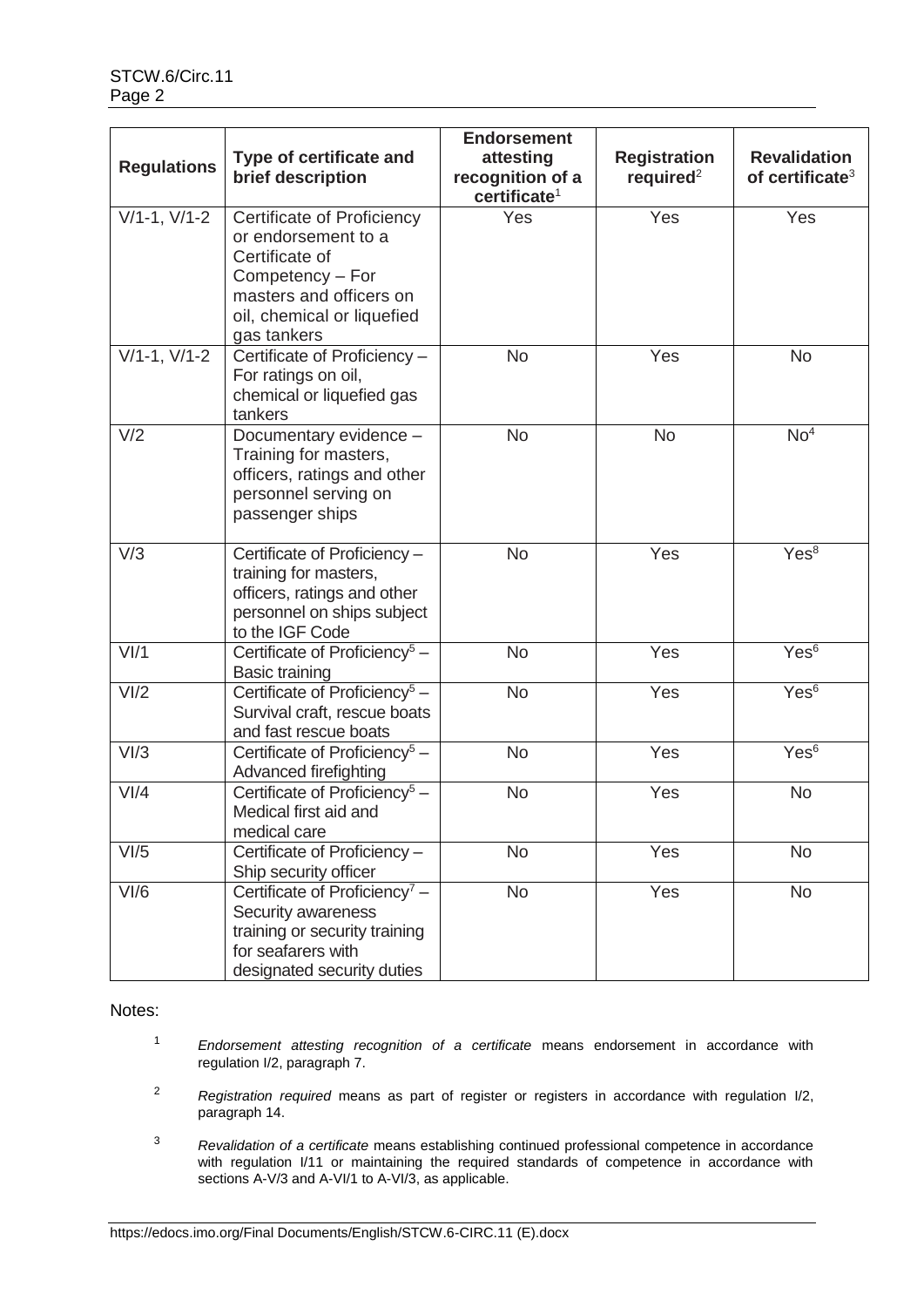- $4$  As required by regulation V/2, paragraph 3 seafarers who have completed training in "crowd" management", "crisis management and human behaviour" or "passenger safety, cargo safety and hull integrity" shall at intervals not exceeding five years, undertake appropriate refresher training or to provide evidence of having achieved the required standards of competence within the previous five years.
- <sup>5</sup> The certificates of competency issued in accordance with regulations II/1, II/2, II/3, III/1, III/2, III/3, III/6 and VII/2 include the proficiency requirements in "basic training", "survival craft and rescue boats other than fast rescue boats", "advanced firefighting" and "medical first aid" therefore, holders of mentioned certificates of competency are not required to carry Certificates of Proficiency in respect of those competences of chapter VI.
- 6 In accordance with sections A-VI/1, A-VI/2 and A-VI/3, seafarers shall provide evidence of having maintained the required standards of competence every five years.
- $7$  Where security awareness training or training in designated security duties is not included in the qualification for the certificate to be issued.
- 8 In accordance with regulation V/3, seafarers shall, at intervals not exceeding five years, undertake appropriate refresher training or be required to provide evidence of having achieved the required standard of competence within the previous five years."
- 3 In chapter V, the following new section is added after the existing section B-V/2:

### "**Section B-V/3**

**Guidance regarding the training and qualifications of masters, officers, ratings and other personnel on ships subject to the IGF Code**

#### **PERSON WITH IMMEDIATE RESPONSIBILITY**

1 The term "person with immediate responsibility" as used in regulation V/3, paragraphs 7 and 9 means a person being in a decision-making capacity with respect to handling of fuel addressed by the IGF Code or other fuel-related operations.

#### **PROOF OF QUALIFICATION**

2 The master of every ship subject to the IGF Code should ensure that the officer or the person with immediate responsibility for the fuel on board possesses the appropriate certificate, issued or endorsed or validated as required by regulation V/3, and has had adequate recent practical experience on board an appropriate type of ship to permit that officer or person to safely perform the duties assigned.

## **GUIDANCE REGARDING SEAGOING SERVICE**

The purpose of qualifying shipboard service is to provide training and knowledge for the safe use of fuels addressed by the IGF Code.

4 To satisfy the experience appropriate to their duties on the ship on which they serve as referred to in regulation [V/3,](http://vp.imo.org/Customer/Subscriptions/IMOVEGA/MemberPages/IMODocument.aspx?docId=ST100501ABA) onboard training should:

> .1 emphasize practical "hands on experience" and be related to the employment of the seafarer, i.e. the training of deck and engineering departments may be different;